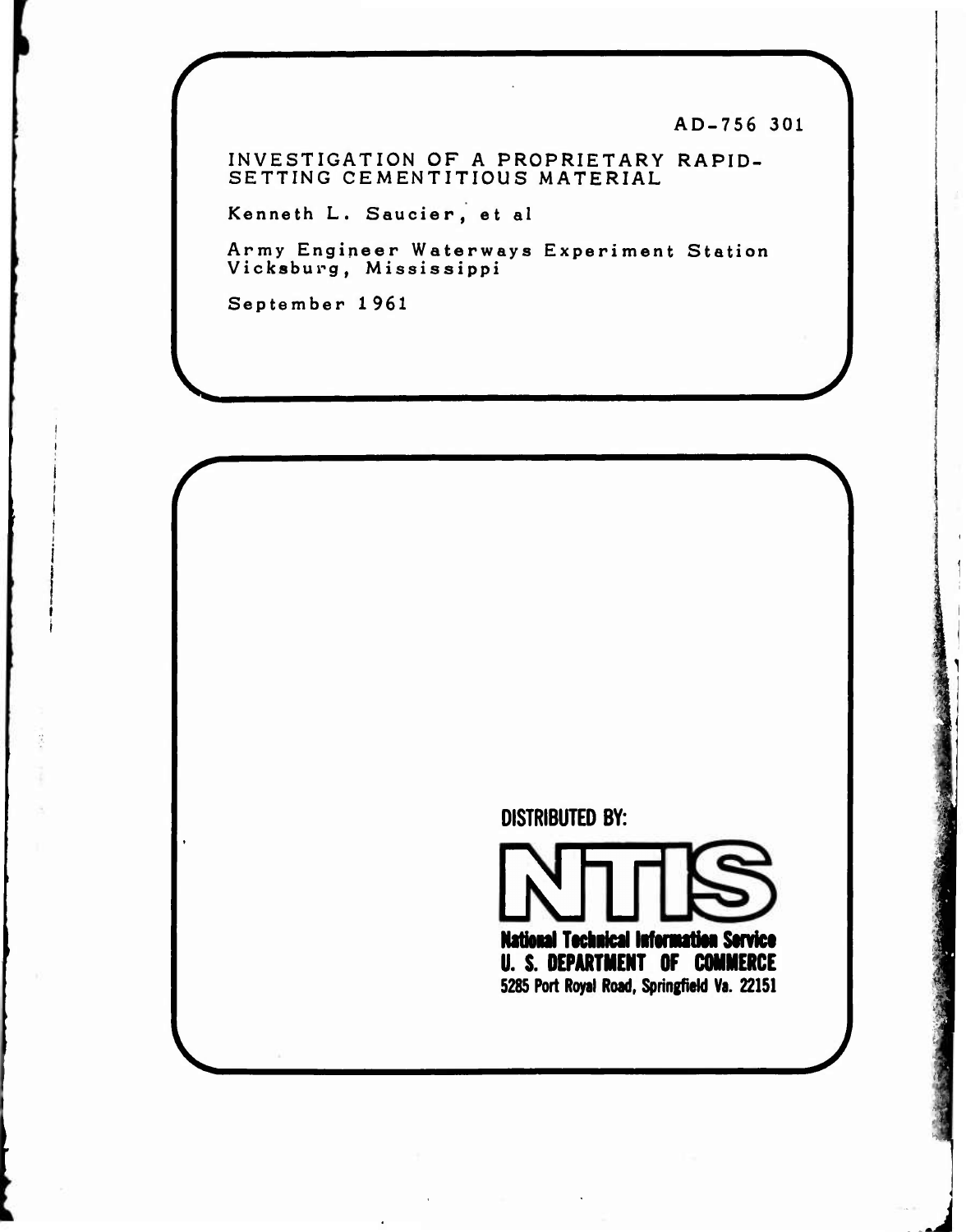# **INVESTIGATION OF A PROPRIETARY RAPID-SETTING CEMENTITIOUS MATERIAL**



## **MISCELLANEOUS PAPER NO. 6-452**

**September 196!**

# **U. S. Army Engineer Waterways Experiment Stati ion CORPS OF ENGINEERS**

**Vicktburg, Mitiiitippi**

**ARMY-MRC VICKSBURG, MISS. Manufactured by** 

**;**

**NATIONAL TECHNICAL INFORMATION SERVICE U S Dtportnitnt of Commtrc« Sprlngli«ldVA»lt1**

**^**

**I I**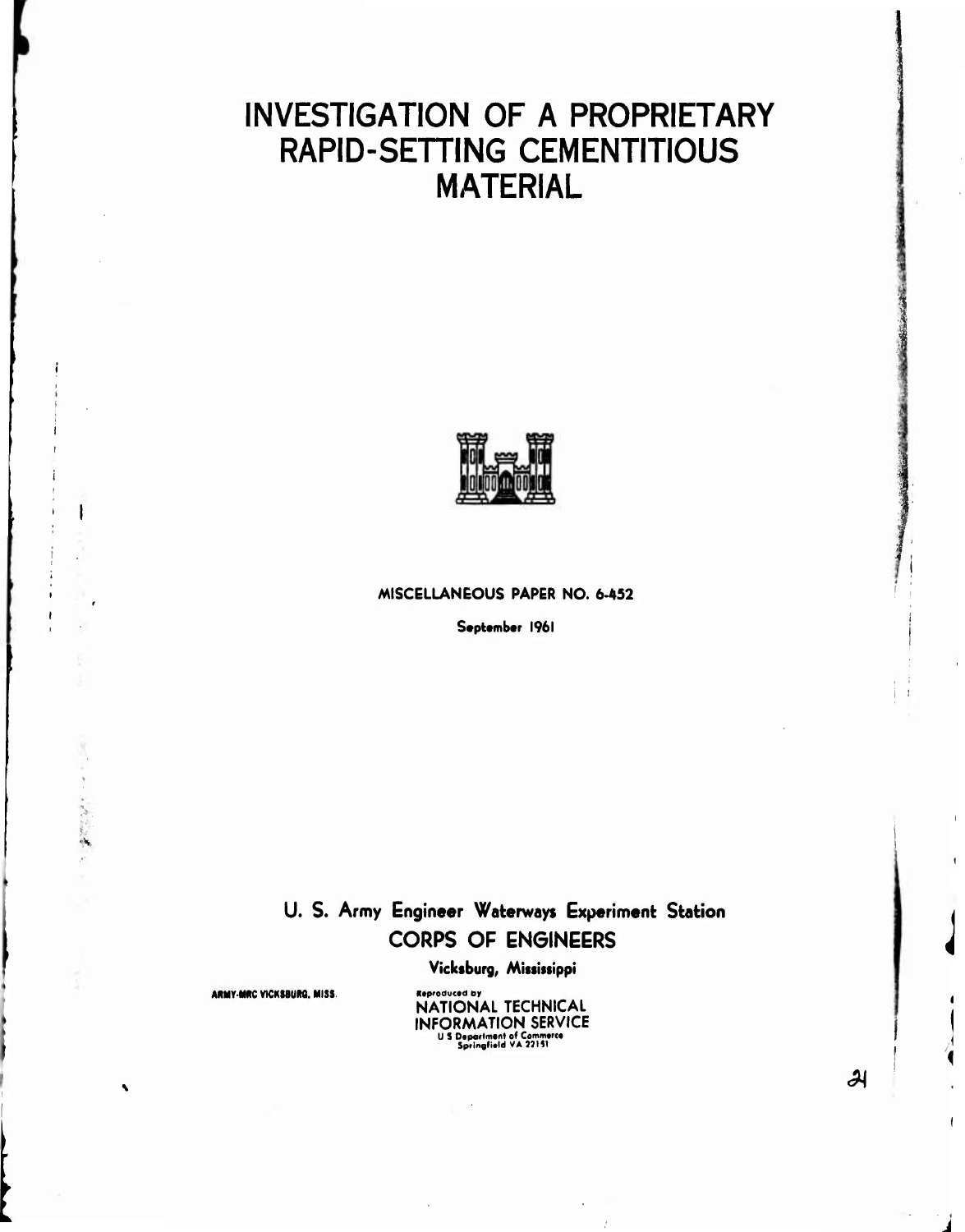**THE COKTEHTS OF THIS REPORT ABE NOT TO BE USED FOR ADVERTISING, PUBLICATION, OR PROMOTIONAL PURPOSES**

**I i**

**f**

 $\label{eq:2.1} \nabla^2 \omega^2 \frac{\partial \overline{\partial}}{\partial \overline{\partial}} f \cdot \overline{\partial} \overline{\partial} \omega \overline{\partial} \overline{\partial} \overline{\partial}$ 

 $\boldsymbol{\pi}$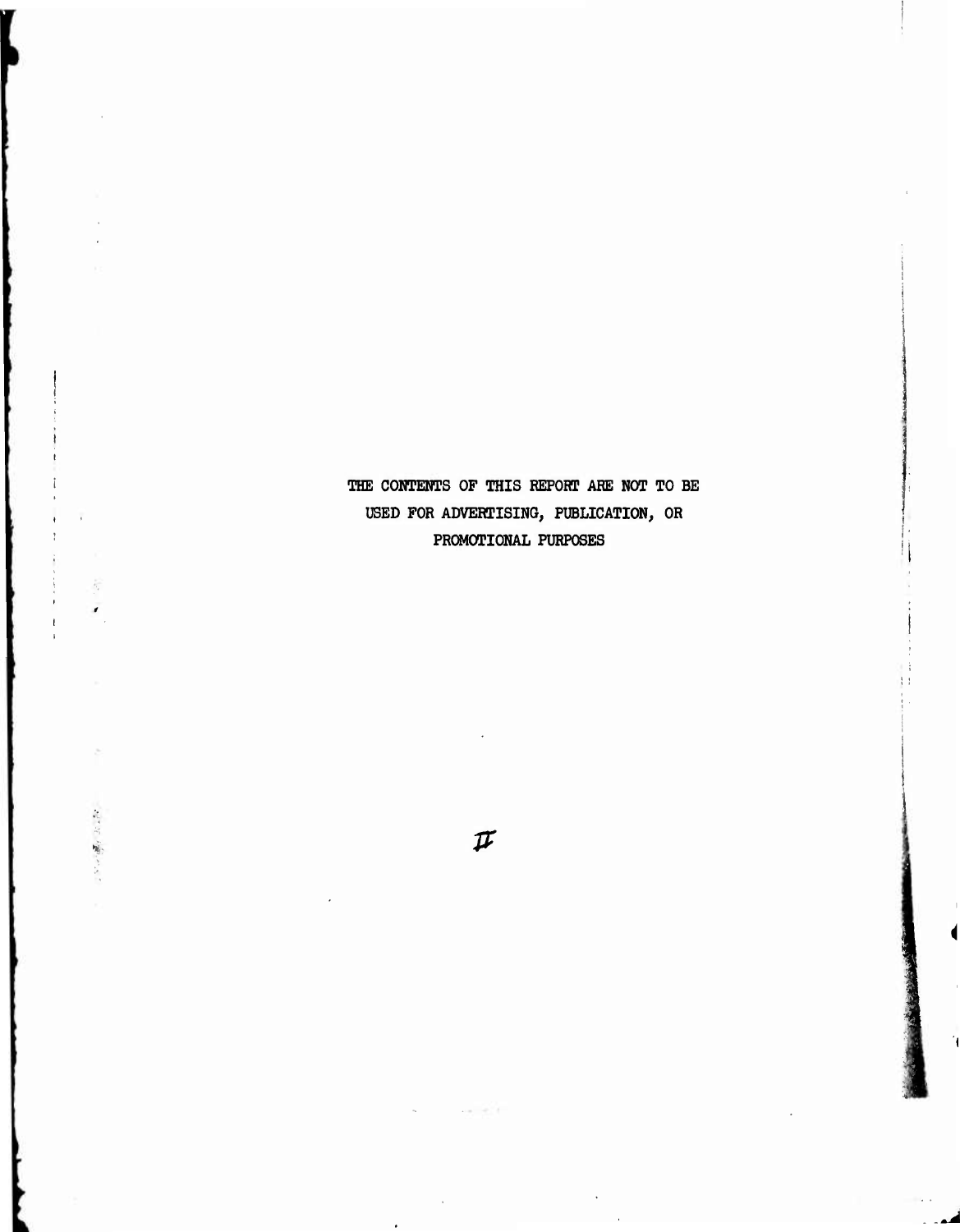### PREFACE

The investigation reported herein was authorized by the first indorsement dated 7 October 1959 from the Office, Chief of Engineers, to a letter dated 2 September 1959 from the U. S. Army Engineer Waterways Experiment Station, subject, "Project Plan for Exploratory Studies of...[a proprietary rapid-setting cementitious material]." This investigation forms a part of the Civil Works Investigations Program of the Corps of Engineers, Item 6l4, "Research on Properties of Cementitious Materials." The work was conducted at the Concrete Division, Waterways Experiment Station (WES), under the direction of Mr. Thomas B. Kennedy. Mr. Kenneth L. Saucier was project leader. This report was prepared by Mr. Saucier and Mr. Bryant Mather. Col. Edmund H. Lang, CE, was Director and Mr. J. B. Tiffany was Technical Director of the Waterways Experiment Station during the conduct of this investigation and the preparation of this report.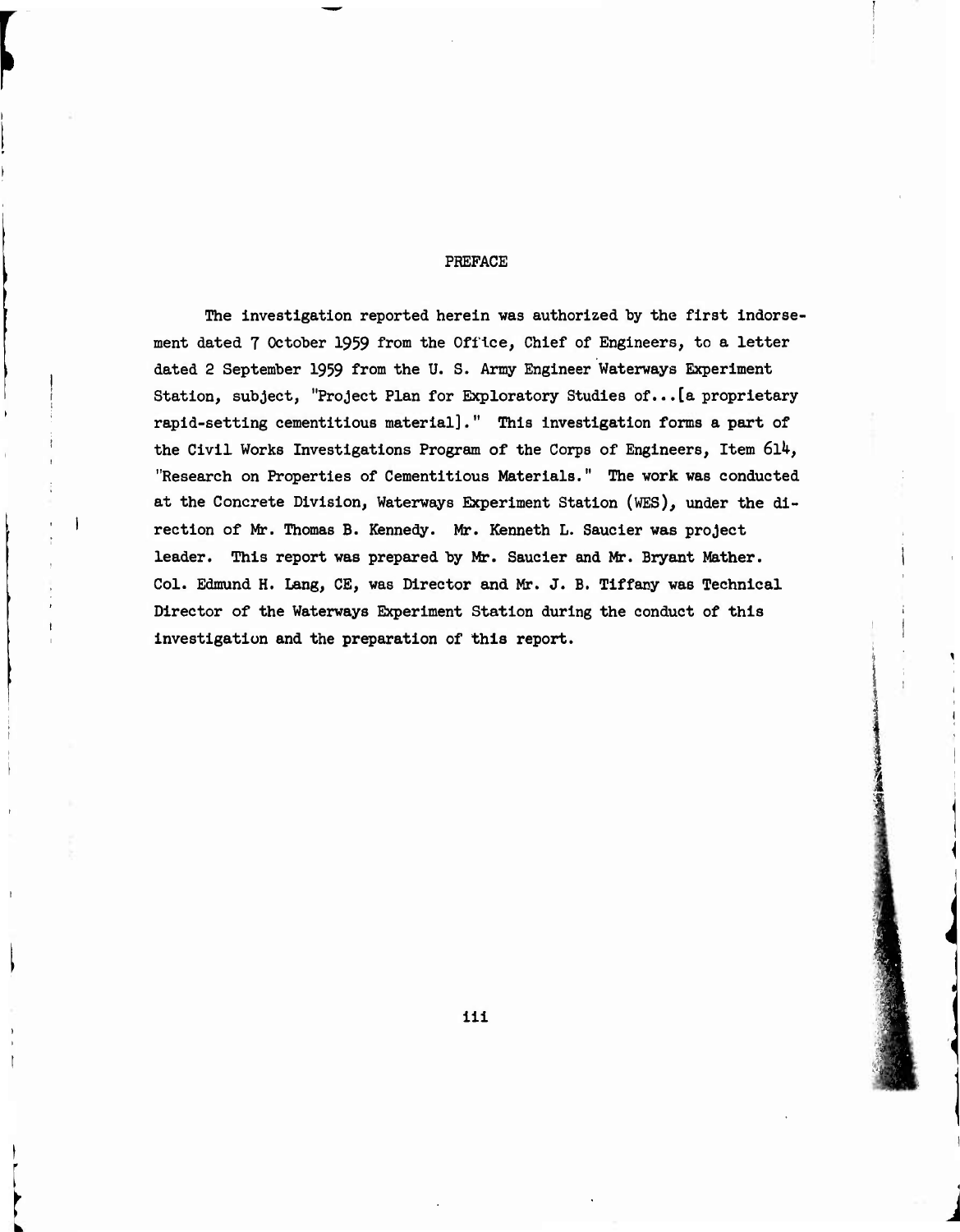# CONTENTS

|                   |      |                                                                  |  |  |  |  |  |  |  |  |  |  |  |  |  |  | Page               |
|-------------------|------|------------------------------------------------------------------|--|--|--|--|--|--|--|--|--|--|--|--|--|--|--------------------|
|                   |      |                                                                  |  |  |  |  |  |  |  |  |  |  |  |  |  |  | 111                |
| <b>SUMMARY</b>    |      |                                                                  |  |  |  |  |  |  |  |  |  |  |  |  |  |  | vii                |
| PART I:           |      |                                                                  |  |  |  |  |  |  |  |  |  |  |  |  |  |  |                    |
|                   |      | Properties Claimed for Material                                  |  |  |  |  |  |  |  |  |  |  |  |  |  |  | 2                  |
| PART II:          |      |                                                                  |  |  |  |  |  |  |  |  |  |  |  |  |  |  | 3                  |
|                   | Sand | Proprietary Material $\ldots \ldots \ldots \ldots \ldots \ldots$ |  |  |  |  |  |  |  |  |  |  |  |  |  |  | 3<br>3<br>3        |
| PART III:         |      | TESTS AND RESULTS $\cdots \cdots \cdots \cdots$                  |  |  |  |  |  |  |  |  |  |  |  |  |  |  | h                  |
|                   |      | Petrographic Examination and X-ray Diffraction $\cdots \cdots$   |  |  |  |  |  |  |  |  |  |  |  |  |  |  | 4<br>$\frac{5}{6}$ |
| PART IV:          |      | CONCLUDING STATEMENT                                             |  |  |  |  |  |  |  |  |  |  |  |  |  |  | 12                 |
| <b>REFERENCES</b> |      |                                                                  |  |  |  |  |  |  |  |  |  |  |  |  |  |  | 13                 |
| TABLES 1-2        |      |                                                                  |  |  |  |  |  |  |  |  |  |  |  |  |  |  |                    |

 $\mathbf v$ 

Preceding **page** blank

*i*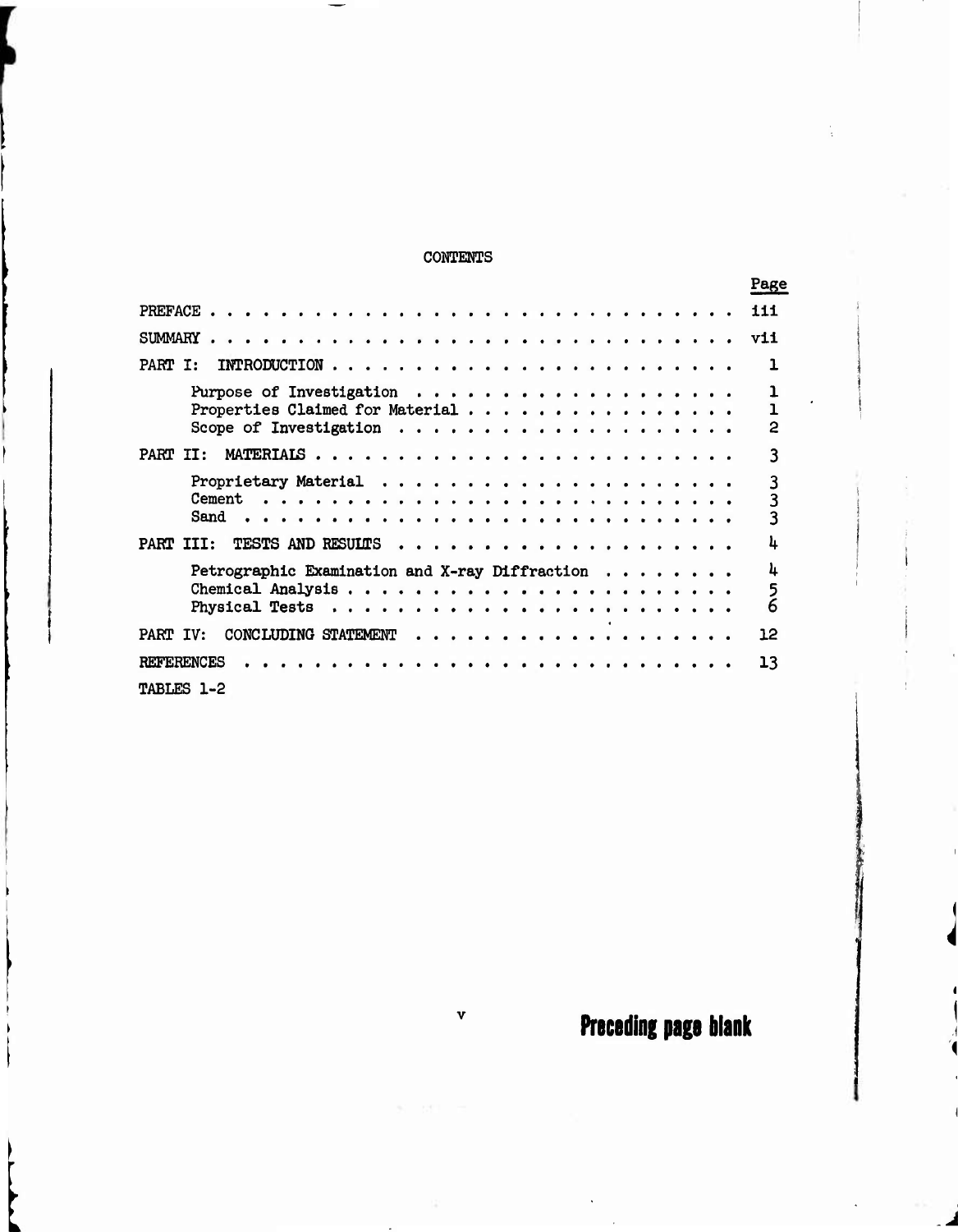#### **SUMMARY**

**f**

**1**

**A limited investigation of a proprietary, rapid-setting, cementitious material, both in the forms of a "field mix" and an "additive," indicated the following:**

- **a. The X-ray pattern and chemical analysis showed the additive to consist of calcium sulfate hemihydrate (plaster of Paris) and clay (kaolinite); however, the set controller of the plaster was not identified.**
- **b. The time of setting was somewhat variable, depending upon the amount of water used. For the best hand-placeable mixtures, the initial set would likely occur in a range between 5 and 15 min. Apparently the setting time (adjustable up to 25 min) referred to in the manufacturer's literature would be adjusted by the addition of water, and a fairly thin mixture would be required for hand placeability at 25 min age.**
- **£. The small amount of test data shows the material to be reasonably certain of reaching the following corapressive strengths: 100 psi at 1 hr, 2000 psi at 1 day, ^000 psi at 7 days, and 5000 psi at 28 days. The 1-day strength agrees with the manufacturer's claim, but the 28-day strength did not attain the advertised 6000 psi, apparently due to the water content. Since the amount of water used is very critical, the driest possible mix, as dictated by the setting time and workability, should be selected.**
- **d. In order to determine sulfate resistance, two types of mortarbar tests were made: lean bars stored in sulfate solution, and bars with added sulfate stored In water. The amount of expansion of the mortar bars Indicated the sulfate susceptibility of mixtures made with the additive and of control mixtures. The lean mortar-bar test showed the additive to cause approximately three times as much expansion as exhibited by the control mixture, whereas bars with sulfate added showed almost equal expansion of the additive and two control mixtures up to 26 days age. Tests of additional mortar bars which contained the additive and cements having 12 and 6^**  $C_3A$  contents showed that the cement of lower  $C_3A$  content pro**duced less mortar-bar expansion than did the higher C3A cement when the bars were stored in water up to 28 days. Mixtures containing this material should not be used in situations where they would be exposed to moisture in service unless they are made with sulfate-resistant (Type V) portland cement.**

**vil**

**Preceding page blank**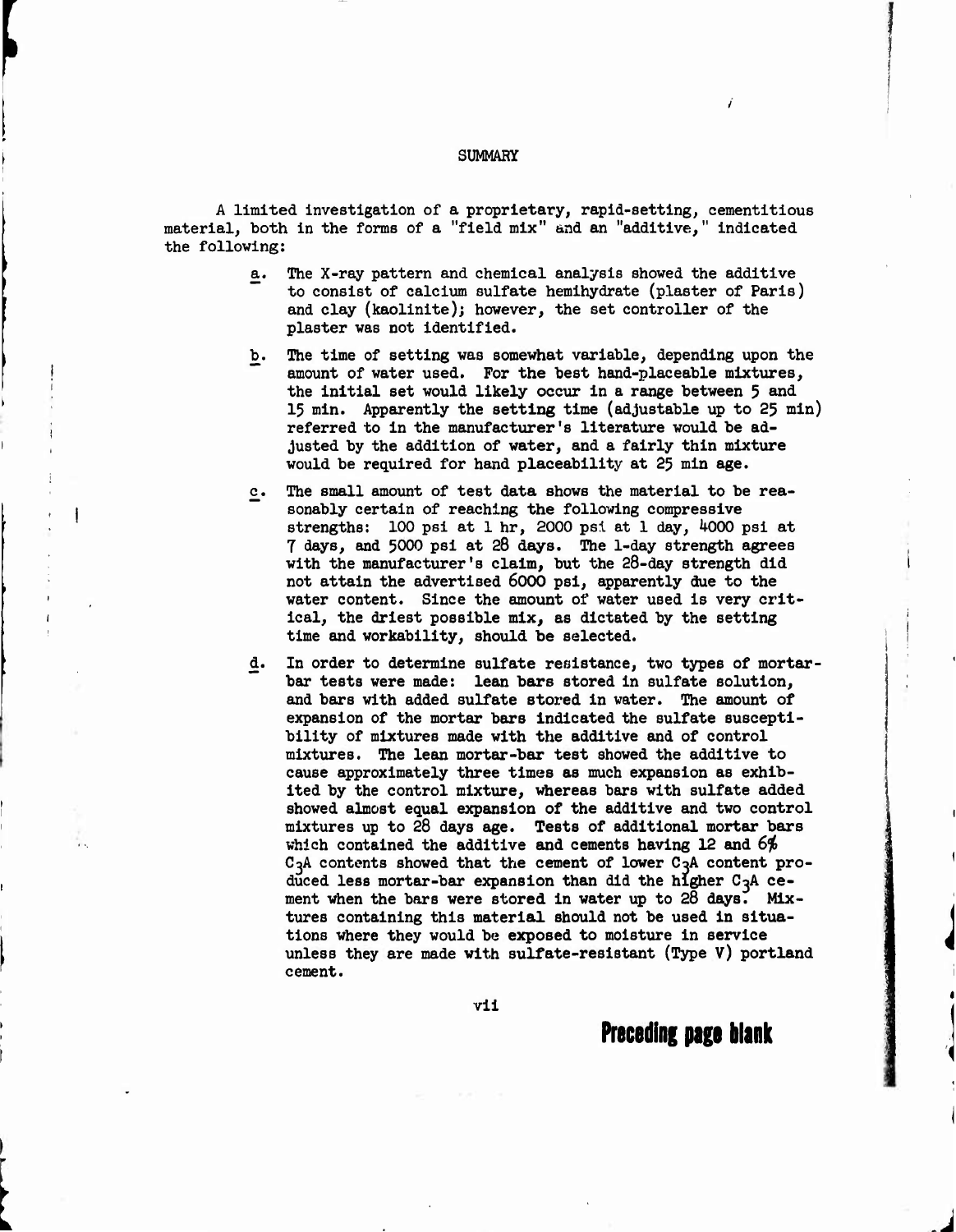| Manufacturer                                                            | Symbol                                | Product                                                                     |
|-------------------------------------------------------------------------|---------------------------------------|-----------------------------------------------------------------------------|
| International Speed-Crete Research<br>Corp.<br>Fort Lauderdale, Florida | AD-110<br>$AD-110-A$<br>$AD-110-A(2)$ | "Speed-Crete" field mix<br>"Speed-Crete" additive<br>"Speed-Crete" additive |
| Mississippi Valley Cement Co.<br>Redwood, Mississippi                   | RC-449                                | Type I portland cement                                                      |
| Canada Cement Co.<br>Montreal, Canada                                   | $RC-167$                              | Type I portland cement                                                      |
| Lone Star Cement Co.<br>Birmingham, Alabama                             | $RC - 452$                            | Type II portland cement                                                     |
| Greene Brothers Sand and Gravel Co.<br>Georgetown, Mississippi          | $CRD-S-4(15)$                         | Natural siliceous sand                                                      |

**KEY**

**ix Preceding page blank**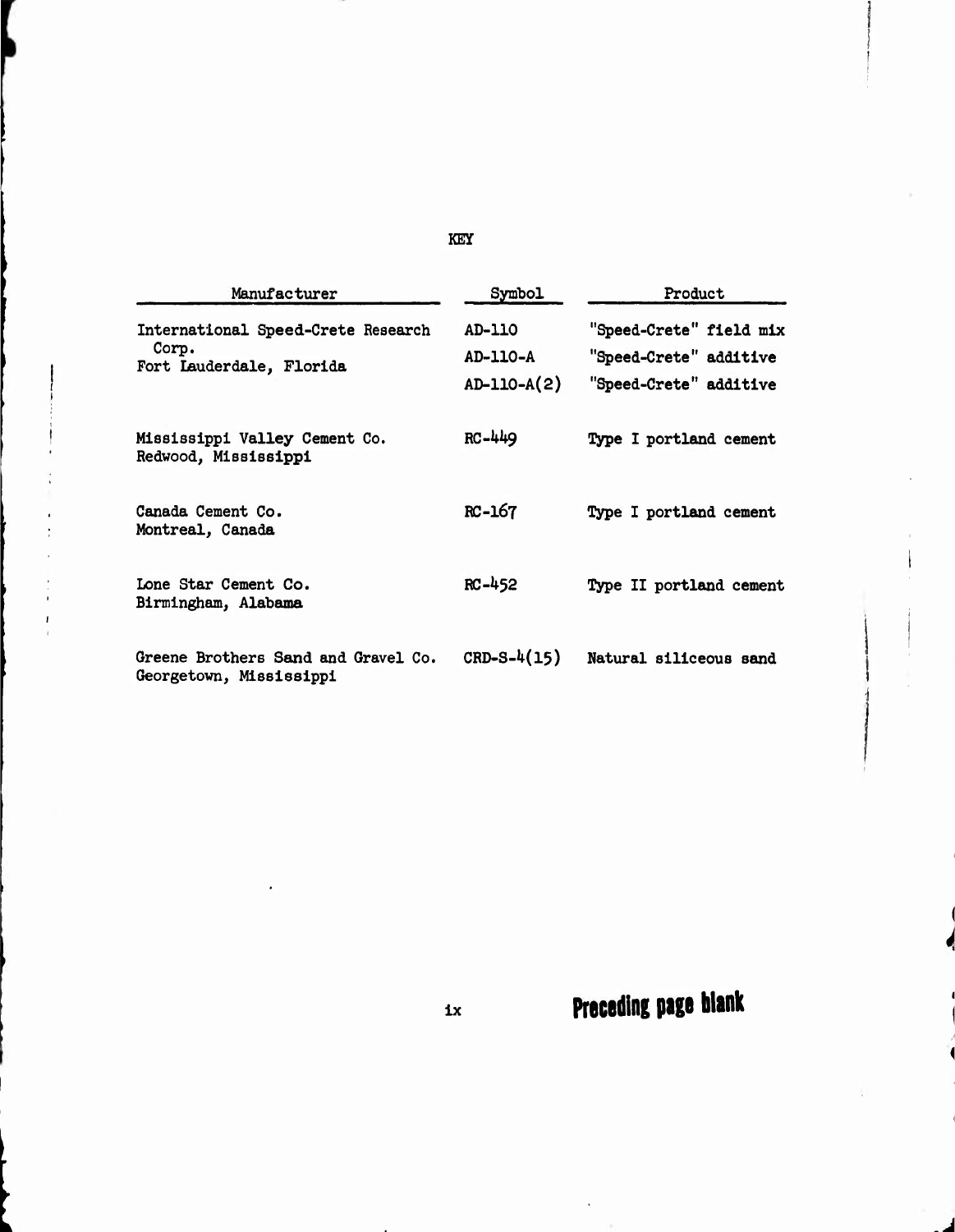# **INVESTIGATION OF A PROPRIETARY, RAPID-SETTIMG CEMENTITIOUS MATEEl'AL**

### **PART I: INTRODUCTION**

#### **Purpose of Investigation**

**1. The purpose of this Investigation was to make a preliminary evaluation of a proprietary, rapid-setting, cementltlous material for possible use by the Corps of Engineers, especially In the repair of elements of construction in marine exposures.**

#### **Properties Claimed for Material**

**2. Literature provided by the manufacturer of the cementltlous material investigated states that:**

- **a. The materled is available both for use as an additive, and combined with sand and cement Into a "field mix." The mixture contains the proportions of sand, cement, and additive recommended by the manufacturer and Is ready for use when mixed with water.**
- **b. The mixture can be placed either by spraying in fluid grout form or by hand-packing a stiffer mixture.**
- **c. When the mixture is placed under water a cloud will result, but It will In no way injure the water for drinking.**
- **d. Although mixing the field mixture with water is easy for the average laborer, a special procedure must be used to secure a uniform mixture.**
- **e. No resin, polyvinyl acetate, nor any other synthetic materials are used in the additive.**
- **f. The setting time can be adjusted up to 25 min.**
- **£. Laboratory tests Indicate that the field mixture after** *2k* **hr has an ultimate compressive strength In excess of 2000 psl and after Ud hr of 2500 psl. In 3 to 5 days it can top 3000 psl, and at 28 days will exceed 6000 psl.**
- **h. In using the additive, the cement: additive ratio should be approximately 47 lb to 17.5 lb.**
- **i^ Sixty-five pounds of additive will equal 0.78 cu ft when sand is added (apparently one-third part of sand by volume based on the volume of the additive).**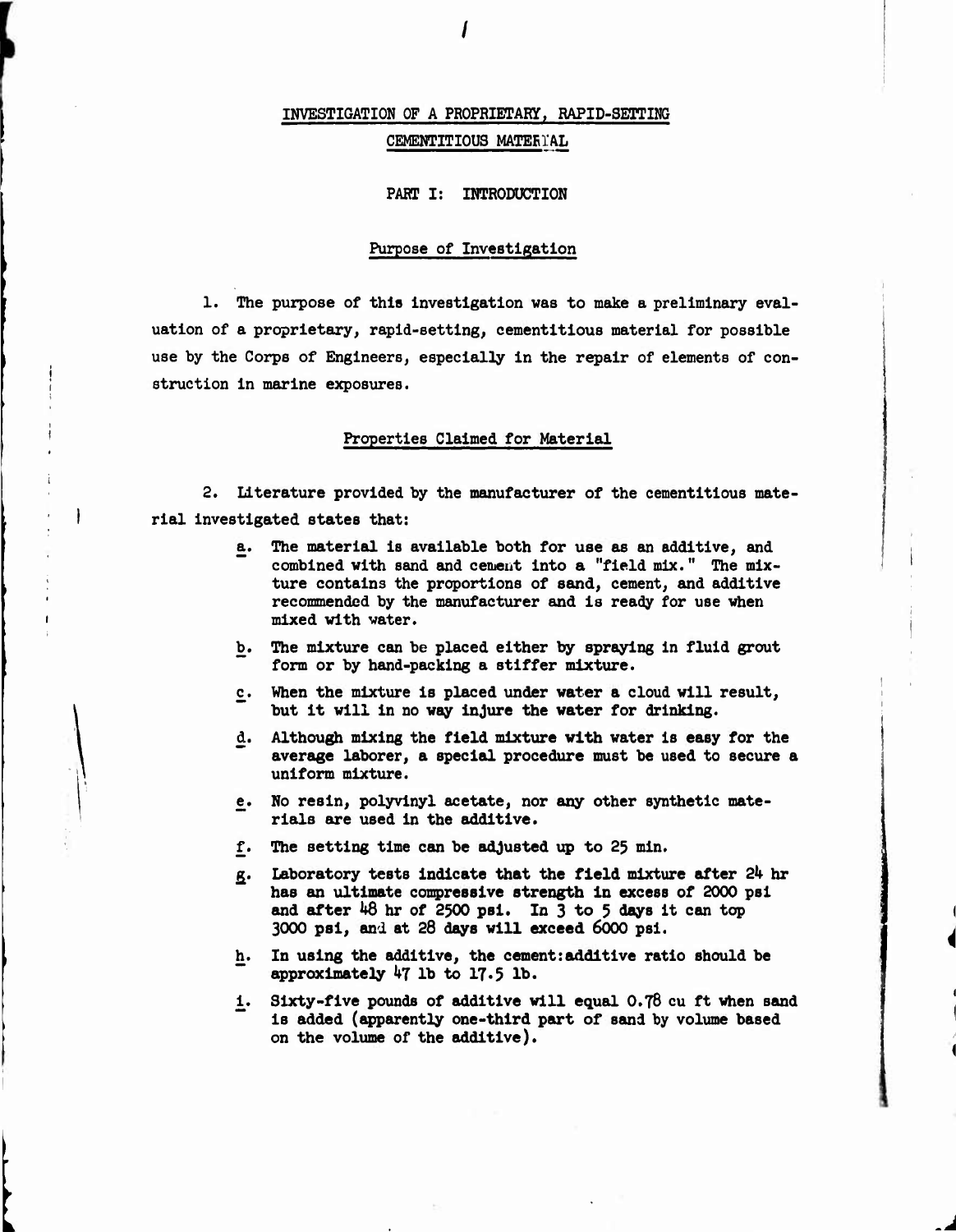**When using the additive, It Is recommended that to 1 lb of additive, 2-l/3 lb of gray portland cement and 1-1/2 lb of medium grain, dry sand be added.**

# **Scope of Investigation**

**I**

 $\overline{c}$ 

,\. **3. The Investigation Involved an evaluation of the basic properties of the material by petrograpblc and X-ray diffraction examination and chemical analysis. Physical tests for time of setting, compressive strength of cubes at 1 hr,** *2k* **hr, 7 days, and 28 days, and for sulfate resistance were made.,**

**/**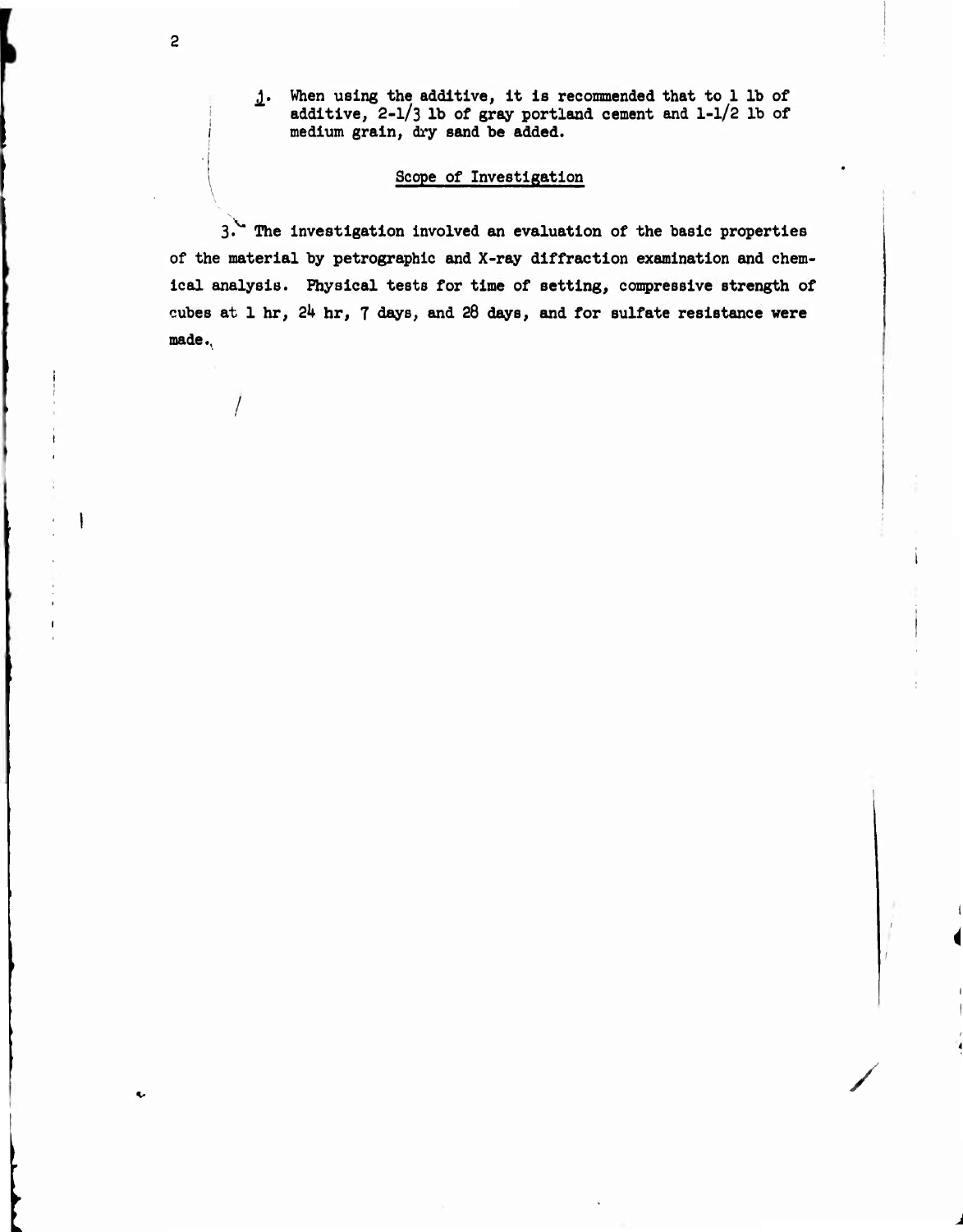*\*

#### **Proprietary Material**

*k.* **Three samples of the proprietary material were received from the manufacturer. The first sample, consisting of a 1-gal container of "field mix" (AD-110), was received on 20 April 1959; the uecond sample, consisting of a 1-gal container of the "additive" (AD-110-A), was received on 23 November 1959; and the third sample, consisting of a 5-gal container of the additive (AD-110-A(2)), was received on 15 June i960.**

### **Cement**

**5« Type I portland cement (RC-W\*9) was used in the mixture from which samples for the compresslve strength and time of setting tests were obtained. <sup>A</sup> Type I portland cement (RC-I67) with a trlcalclum alumlnate**  $(C_3A)$  content of 12.0% and a Type II portland cement  $(RC-452)$  with a  $C_3A$ **content of 6.0^ were used for the sulfate-reslstunce test specimens.**

#### **Sand**

**6. The sand used with the additive in preparing samples for the compresslve strength tests was a natural siliceous sand graded into two sieve fractions with a specific gravity of 2.6l and an absorption of 0.7^. The sand used for the sulfate-resistance test specimens was graded standard Ottawa sand.**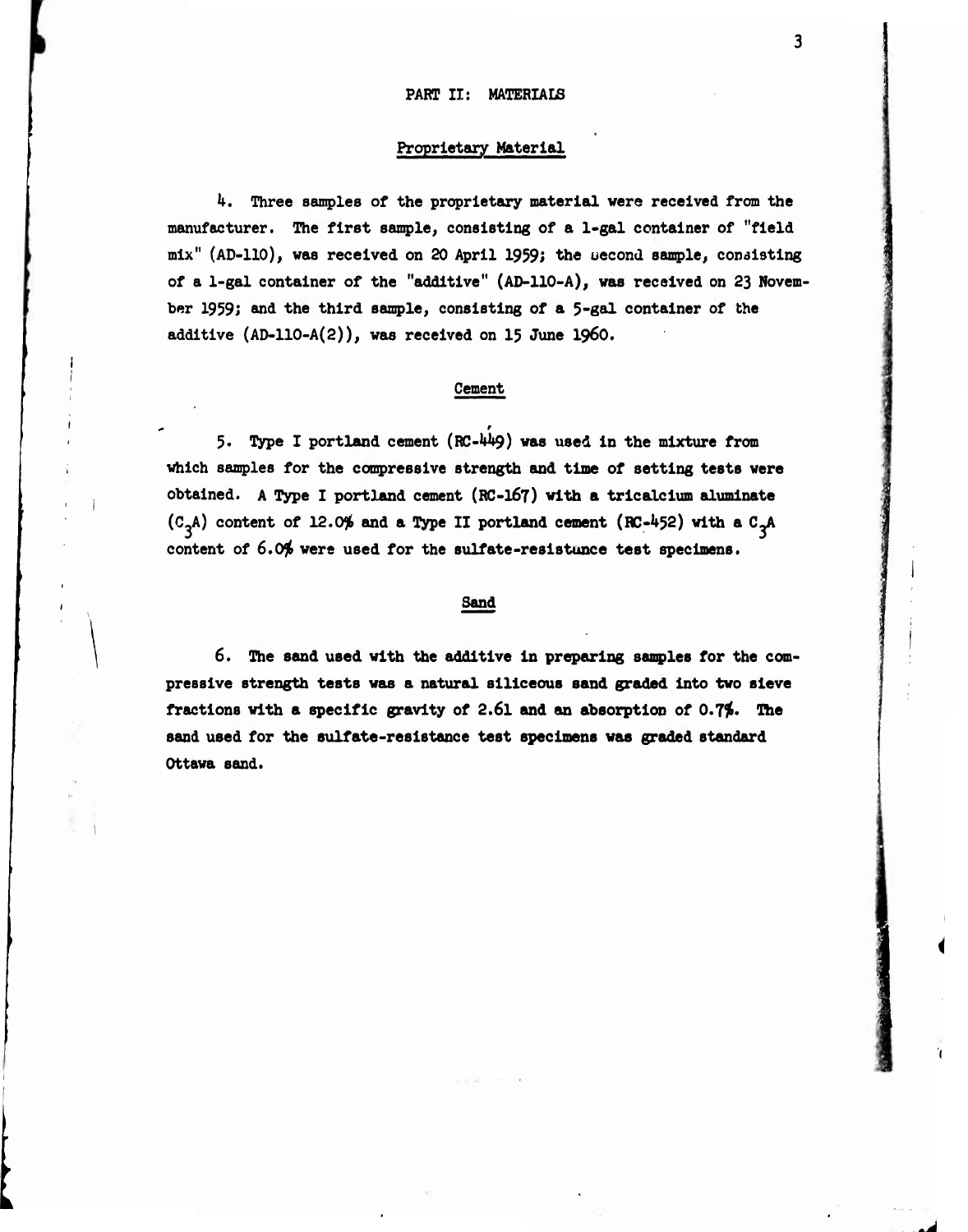#### **PART III: TESTS AND RESUI/TS**

#### **Petrographlc Examination and X-ray Diffraction**

#### **Test procedure**

**7. "Field mix." Small samples of the "field mix" (AD-110) were examined under the stereomlcroscppe. An X-ray diffraction chart of the "field mix" was made at 2 deg per min, using copper radiation filtered through two layers of nickel foil, at 50 KVP and 16 ma. Additional X-ray examinations were made of samples of the "field mix" prepared in the following ways:**

- **a. The material passing the No. 100 sieve was separated using a liquid with a specific gravity of 2.75 and centrifuging to obtain a heavy and a light fraction. The two fractions were washed in acetone and air-dried; each was ground In an agate mortar, then packed in a sample holder so as to reduce preferred orientation.**
- **b. X-ray diffraction patterns of each sample were obtained under the following conditions: copper radiation filtered through two layers of nickel foil, at 50 KVP and l6 ma, target angle** *h* **deg, sida port; slit systc-m: from 10 to 20 deg 2-theta, beam 1 Soller 3 detector 0.2; beyond 20 deg 2-theta, beam 3 Soller MR detector 0.2; ratemeter range, log 4000; time constant, 30 sec, 7\*5 sec, N; input sensitivity, 3.5 volts; reverter in at 96\$; speed 0.2 deg per min.**

**8. Additive. The additive was examined under the same X-ray diffraction conditions** *aa* **those listed in the preceding paragraph, except that the sample was tightly packed in the holder.**

# **Composition of the "field mix"**

**9. The manufacturer's description said that the "field mix" contained** *50\$* **portland cement, 32\$ sand, and 18\$ additive.** *The* **stereomlcroscppe and X-ray examinations gave results that were in general qualitative agreement with these proportions, although no quantitative results were obtained.** *The* **sand consisted principally of quartz; the portland cement contained a relatively large amount of C-A, and the pattern appeared to be that of a Type I or Type III cement.**

#### **Composition of the additive**

**10. The additive consisted cf plaster of Paris and kaolinite with a small amount of quartz, which was probably an impurity of the clay, and a small amount of anhydrite, assumed to be an irnpuricy of the plaster. While**

**/**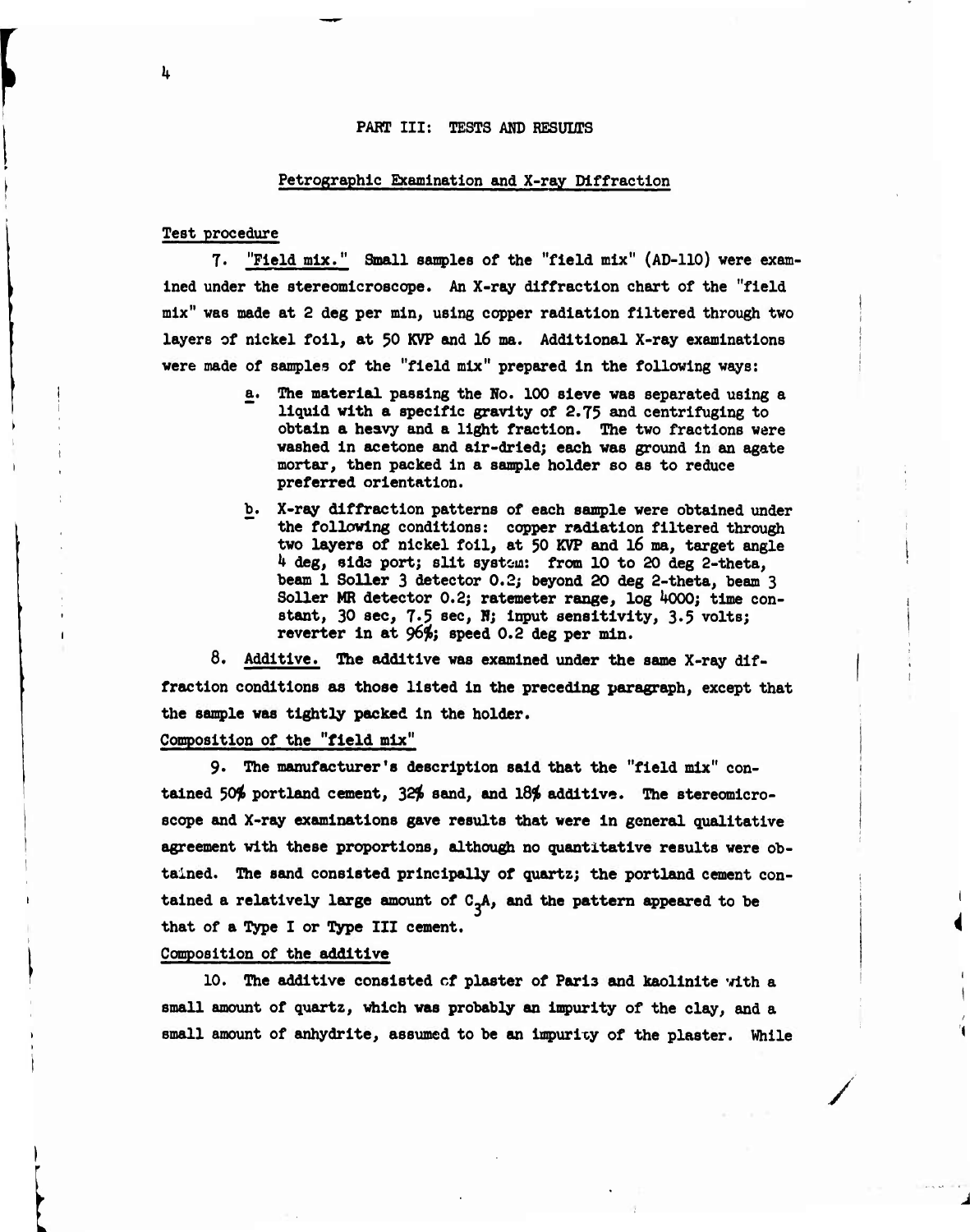it seems possible that some accelerator or set controller for the plaster Is Included In the additive. It was not Identified in the X-ray patterns. The role of the kaolinite may be to improve the handling properties of the mixture while it Is plastic; presumably its function after the plaster hae set and after the concrete or mortar containing the additive has hydrated is as an Inert aggregate.

#### Chemical Analysis

11. Based on the results of the petrographic and X-ray diffraction studies, it was decided that a chemical analysis should be conducted of the substances indicated to be present. The chemical analysis was performed on a portion of the first sample of the additive (AD-llO-A). The sample for analysis was weighed as received, fused, and analyzed for the severed constituents as follows:

| Constituents                               | Ъ |                 | Moles per 100 g of As-Received Samples                                                                                               |
|--------------------------------------------|---|-----------------|--------------------------------------------------------------------------------------------------------------------------------------|
| C1                                         |   | $0.15$ $0.0042$ | The chemical composition of kaolinite is<br>Al <sub>2</sub> 0 <sub>3</sub> .2Si0 <sub>2</sub> .2H <sub>2</sub> 0. Since 0.3944 moles |
| S10 <sub>2</sub>                           |   | 23.69 0.3944    | of SiO <sub>2</sub> were found in the additive, the<br>Al <sub>2</sub> 0 <sub>3</sub> content of the additive, if it                 |
| $A1_{2}O_3$                                |   | 20.77 0.2037    | were all kaolinite, should be 0.1972.<br>Apparently there is an excess 0.0065                                                        |
| CaO                                        |   | 21.06 0.3755    | moles of Al <sub>2</sub> 0 <sub>3</sub> not introduced by the<br>kaolinite. The additive also contains                               |
| ${50}$ <sub>3</sub>                        |   | 23.55 0.2942    | 0.0813 moles of CaO in excess of the<br>amount needed for the plaster* component                                                     |
| Fe <sub>2</sub> O <sub>3</sub>             |   |                 | $0.35$ --- of the additive.                                                                                                          |
| $H_2$ 0 loss at 200 C 3.46 0.1920          |   |                 |                                                                                                                                      |
| $H_2$ O loss at 600 C 10.15 0.5634         |   |                 |                                                                                                                                      |
| Based on these results it is evident that: |   |                 |                                                                                                                                      |
|                                            |   |                 | Moles $H_0$ O needed for kaolinite = 0.3944                                                                                          |
|                                            |   |                 | Moles $H_2O$ needed for plaster = $0.1471$                                                                                           |
|                                            |   |                 | Total moles $H_2O$ needed = $0.5415$                                                                                                 |
|                                            |   |                 | $0.5634 - 0.5415 = 0.0219$ excess moles of $H_0$ <sup>O</sup>                                                                        |
|                                            |   |                 | $0.0065 \times 101.96 = 0.66\%$ excess Al <sub>2</sub> O <sub>3</sub>                                                                |

 $0.0813 \times 56.08 = 4.56\%$  excess CaO

 $0.0219 \times 18 = 0.39\%$  excess H<sub>2</sub>0

Calcium sulfate hemihydrate (plaster of Paris).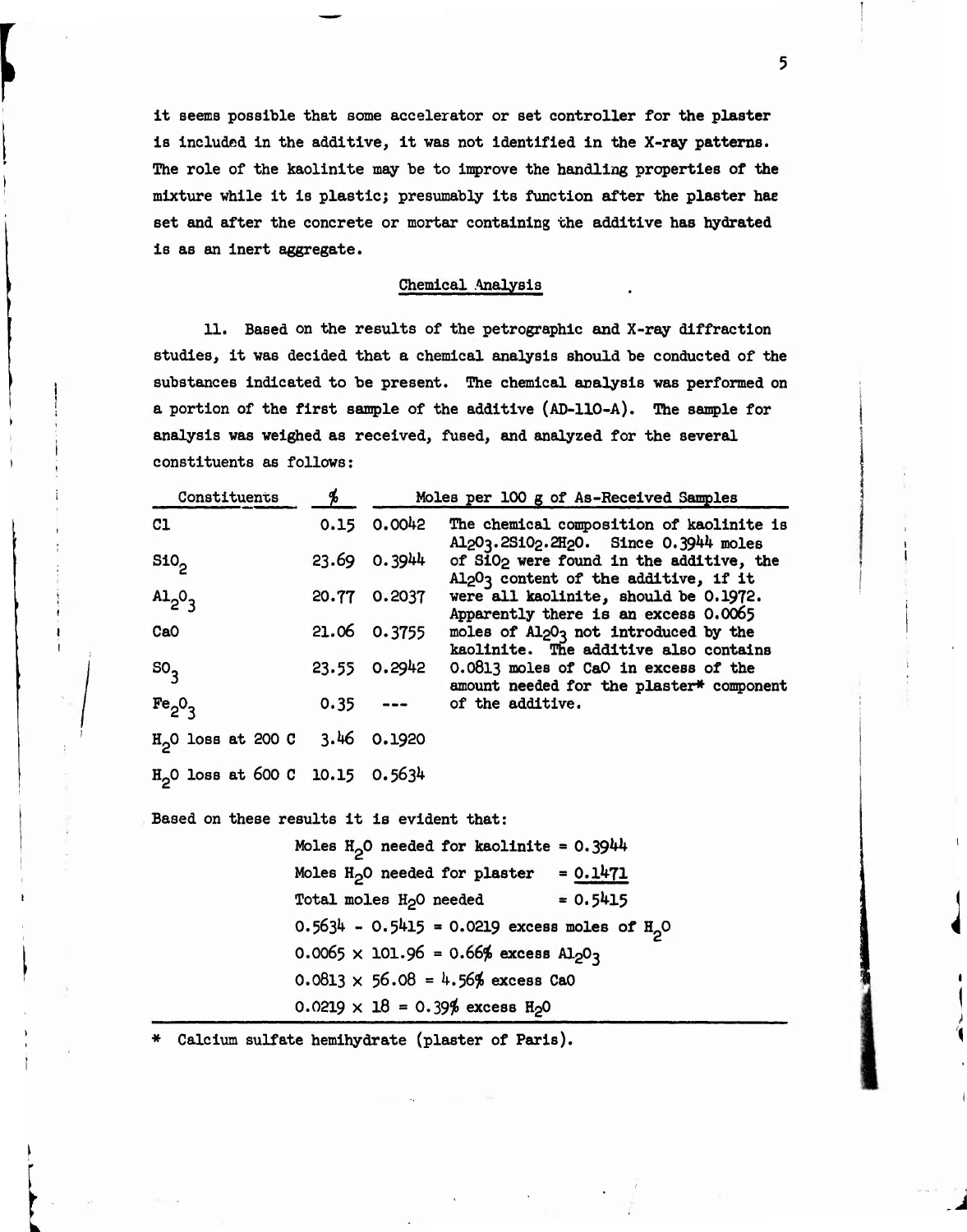**12. Next, two additional samples of the additive (AD-llO-A) were '"ei,«5b9ä, moisture loss at 600 <sup>C</sup> determined, and two 1-g samples of the clyi sd material were treated with** *kOO* **ml of lUO and <sup>5</sup> ml of HC1. Sample 1 v'. .^itated at room temperature for** *k* **hr, allowed to stand overnight, and** *ti* **tered; sample <sup>2</sup> was digested on the steam bath for** *<sup>h</sup>* **hr and filtered. Al/ quots of the filtrate were analyzed; the results of the analyses are listed below: «**

|                     |              | Per Cent by Weight |            |  |  |  |  |
|---------------------|--------------|--------------------|------------|--|--|--|--|
| Constituent         |              | Sample 1           | Sample 2   |  |  |  |  |
| Residue             |              | 47.26              | . .        |  |  |  |  |
| SiO <sub>2</sub>    |              | 1.00               | 3.31       |  |  |  |  |
| $R_2O_3$ *          | $\checkmark$ | 1.64               | 20.70      |  |  |  |  |
| $SO_{3}$            |              | 23.58              | 23.57      |  |  |  |  |
| Ca <sub>O</sub>     |              | 20.90              | $20.51$ ** |  |  |  |  |
| $H20$ loss at 600 C |              | 9.91               | 9.78       |  |  |  |  |

**\* <sup>R</sup> represents all the constituents rendered insoluble by treatment with ammonium hydroxide.**

**\*\* Value <sup>a</sup> little low because <sup>a</sup> small amount was lost.**

**13. It appears that all the calcium- and sulfate-bea^ing compounds found in the additive are soluble in dilute HC1 solutions. Some of the silica is soluble; a small amount of AIJ)« is soluble in cold dilute HC1 solution, and most all of the AlpO- is soluble in hot dilute HC1 solution.**

*Ik.* **No explanation of the excass CaO is apparent on the basis of the theoretical molecular weights c? kaolinite and plaster. It would appear that there is additional calcium In the additive that is not in the form of calcium sulfate hemihydrate (plaster of Paris).**

# **Physical Tests**

#### **Testing program**

**l^. Testing was directed toward determining the basic properties and characteristics of the proprietary material.. The "field mix" was used for**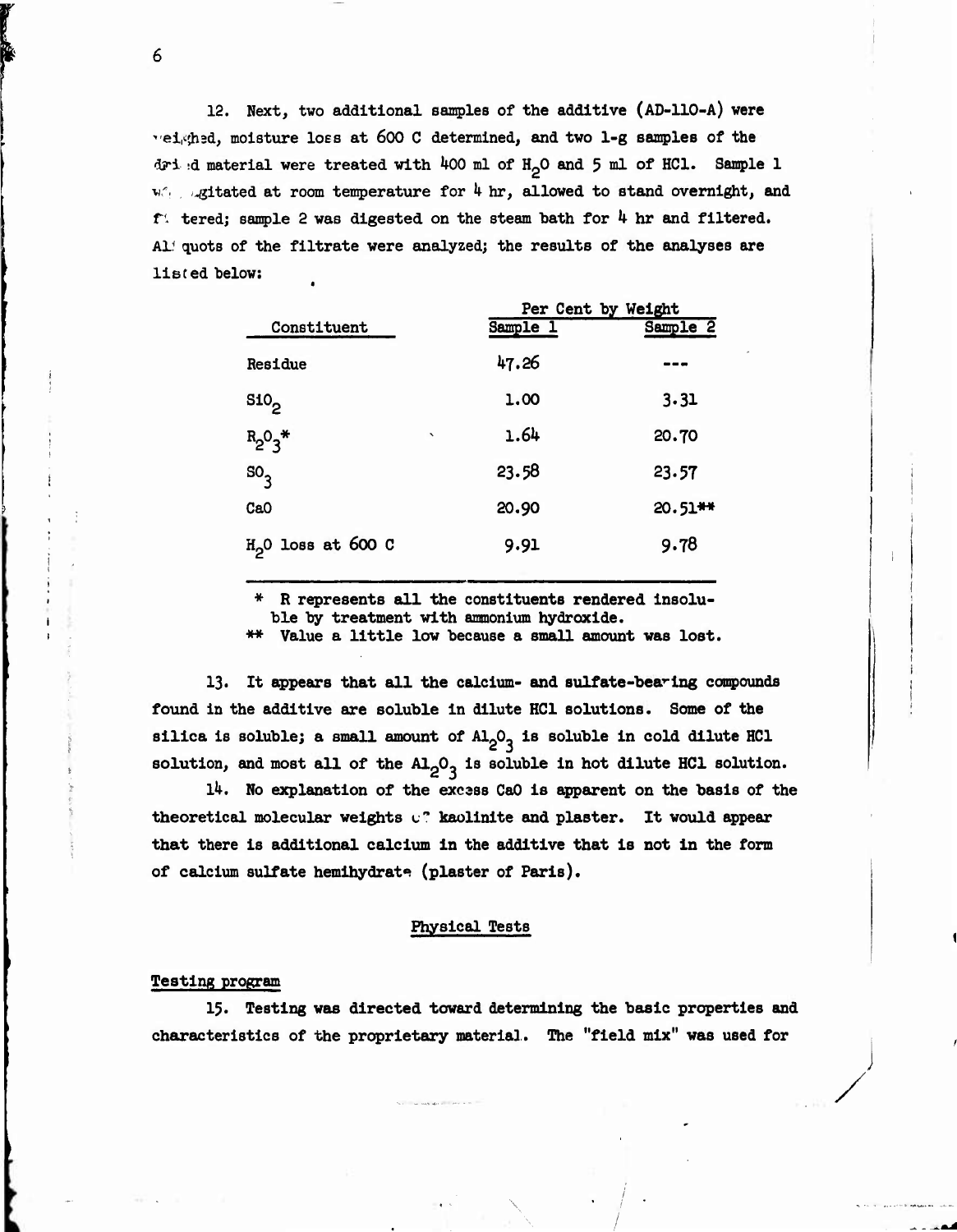**familiarization with the material and mixing procedures, for petrographlc examination, and for compreaalve strength and tlme-of-setting determinations. The additive was used In chemical analysis and petrographlc examinations and then combined with laboratory cement and sand In mixtures which were used for making compresslve strength, tlme-of-settlng, and sulfatereslstance test specimens.**

 $\mathbf 7$ 

# **"Field mix"**

**f**

**I <sup>I</sup>**

**l6. The first time-of-setting and conpresslve strength tests of the "field mix" were made using a mixture containing four parts by weight of sample AD-110 (3000 g) and l-l/2 parts distilled water (1125 g) mixed in <sup>a</sup> steel bowl with a steel spoon until a well-mixed paste was obtained. This mixture had not reached <sup>0111</sup> more initial set in <sup>2</sup> hr <sup>31</sup> min. It then being the close of the work day, no further tlme-of-setting observations were made for 15-l/2 hr. At that time it was found that final set had occurred. Two-inch cubes were made from this paste and tested at the following ages with results as indicated:**

|                  | Age       | Compressive Strength, Avg for 3 Cubes, psi |      |    |  |  |
|------------------|-----------|--------------------------------------------|------|----|--|--|
|                  | 1 hr      |                                            |      | 20 |  |  |
| 24 <sub>hr</sub> |           |                                            | 785  |    |  |  |
|                  | 7 days    |                                            | 1215 |    |  |  |
|                  | $28$ days |                                            | 2415 |    |  |  |

**17. With the remaining** *930* **g of field mixture, two mortars of variable consistency were made and tested for setting time and strength to the extent possible with the limited amount of material.**

- **a. One mortar was made by mixing** *kjO* **g of AD-110 with 155 ml of water and troweling the material into the water until it was thoroughly mixed. This mixture was semifluid in consistency, that is, not cohesive enough to be readily formed into any definite shape without being confined in a mold. <sup>A</sup> pat was made, and time of set was determined by Gillmore needles. Initial set was reached in 9 min and final set in <sup>U</sup> hr U5 min. Since the material was so fluid and stuck to the mold and trowel, not enough of it was left after making the time-of-setting pat for making a cube.**
- **b. Another mortar was made using U50 g of AD-110 and 106 ml of water. This mortar had the approximate consistency of a normal cement paste. The material was worked into the water until thoroughly mixed. <sup>A</sup> pat was made and tested fo^**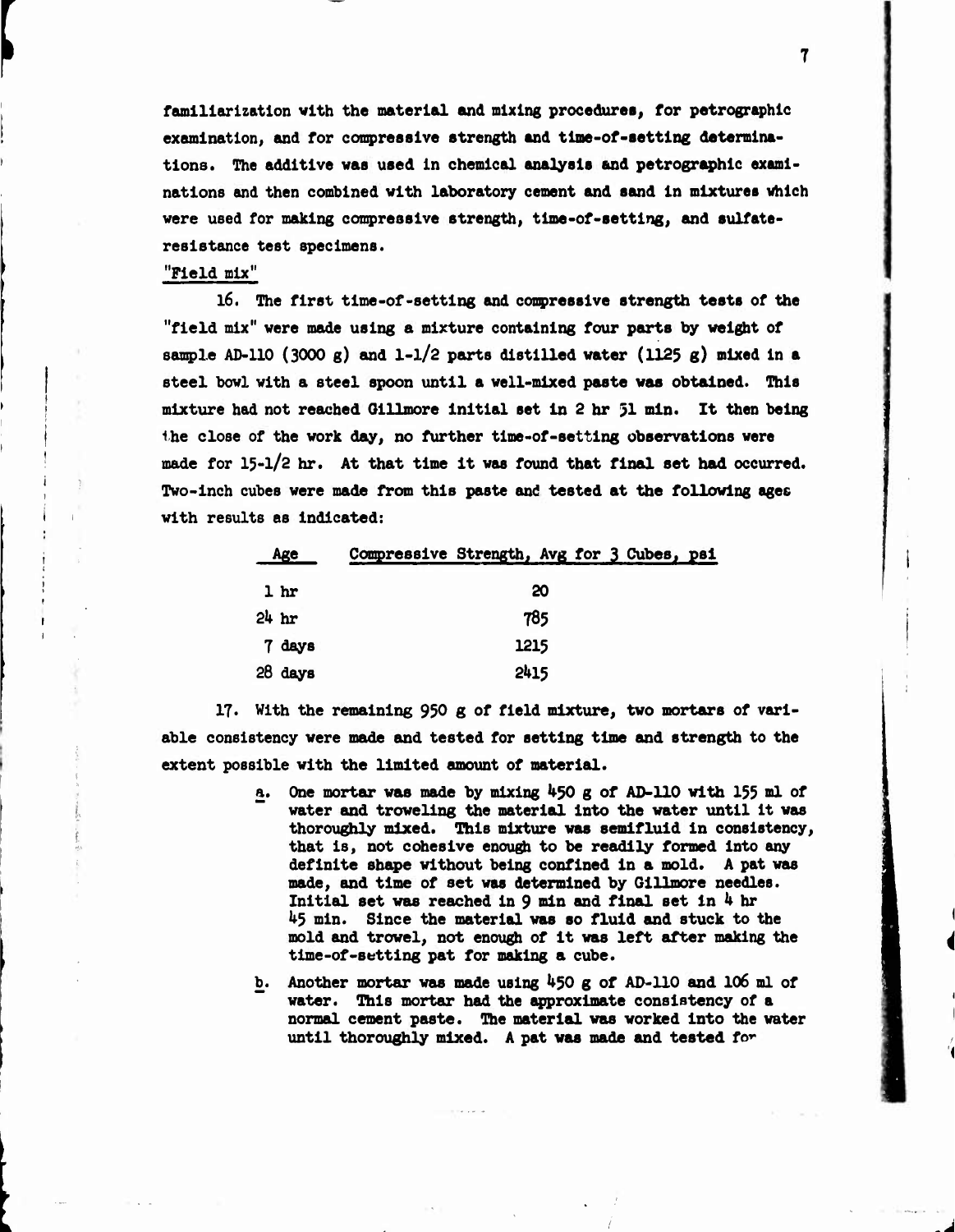**Olllmore time of setting. Initial set was reached In 6 mln and final set In 13 mln. <sup>A</sup> 2-ln. cv"i>e was mads and tested for comprsssive strength at <sup>1</sup> hr after mixing; the strength was 102 psl.**

**18. It Is not known why the first mixture tested failed to reach Initial set In <sup>2</sup> hr <sup>30</sup> mln and the two subsequently tested portions of the same sample reached initial set in 9 nln end <sup>6</sup> mln, respectively, or why the final setting time of the two subsequently tested ssnples was** *<sup>h</sup>* **hr 1\*5 min in one case and only 13 min in the other.**

### **Additive**

**19. Time-of-setting and compressive strength tests. For these tests a batch using additive sample AD-110-A was made with a Type I portland cement (RC-UU9) and a natural siliceous sand (CRD-8-U(15)). The sand consisted of equal parts of two sieve fractions: that passing a No. 16 and retained on a No. 30 sieve; and that passing a Ho. 30 and retained on a No. 30 sieve. The proportions used were:**

| Material                 |       | Amount, 1b Per Cent by Weight |  |  |
|--------------------------|-------|-------------------------------|--|--|
| Additive (AD-110-A)      | 2.00  | 16.5                          |  |  |
| Portland cement (RC-449) | 4.67  | 38.5                          |  |  |
| Sand (No. 16 to No. 30)  | 1.50  | 24.8                          |  |  |
| Sand (No. 30 to No. 50)  | 1.50  |                               |  |  |
| Water                    | 2.45  | 20.2                          |  |  |
|                          | 12.12 | 100.0                         |  |  |

**20. Generally the mixing procedure recoomended by the manufacturer was followed. First, all of the materials, except the water, were blended and approximately one-third of this blend was set aside. The water was then added to the larger portion, giving a relatl"el" wet mixture. The dry portion was added gradually and mixed until all «.onsiituents appeared to be thoroughly blended. The recomnended procedure referred to "white streaks... on the exposed face of the mix" when proper mixing had been obtained, but the streaks were not pronounced enough to use as a guide. When visual observation indicated <sup>a</sup> homogeneous, stiff, hand-placeable substance, mixing was considered to be complete.**

**21. Two time-of-setting test specimens and four sets of cubes for compressive strength tests were made from the mixture. One**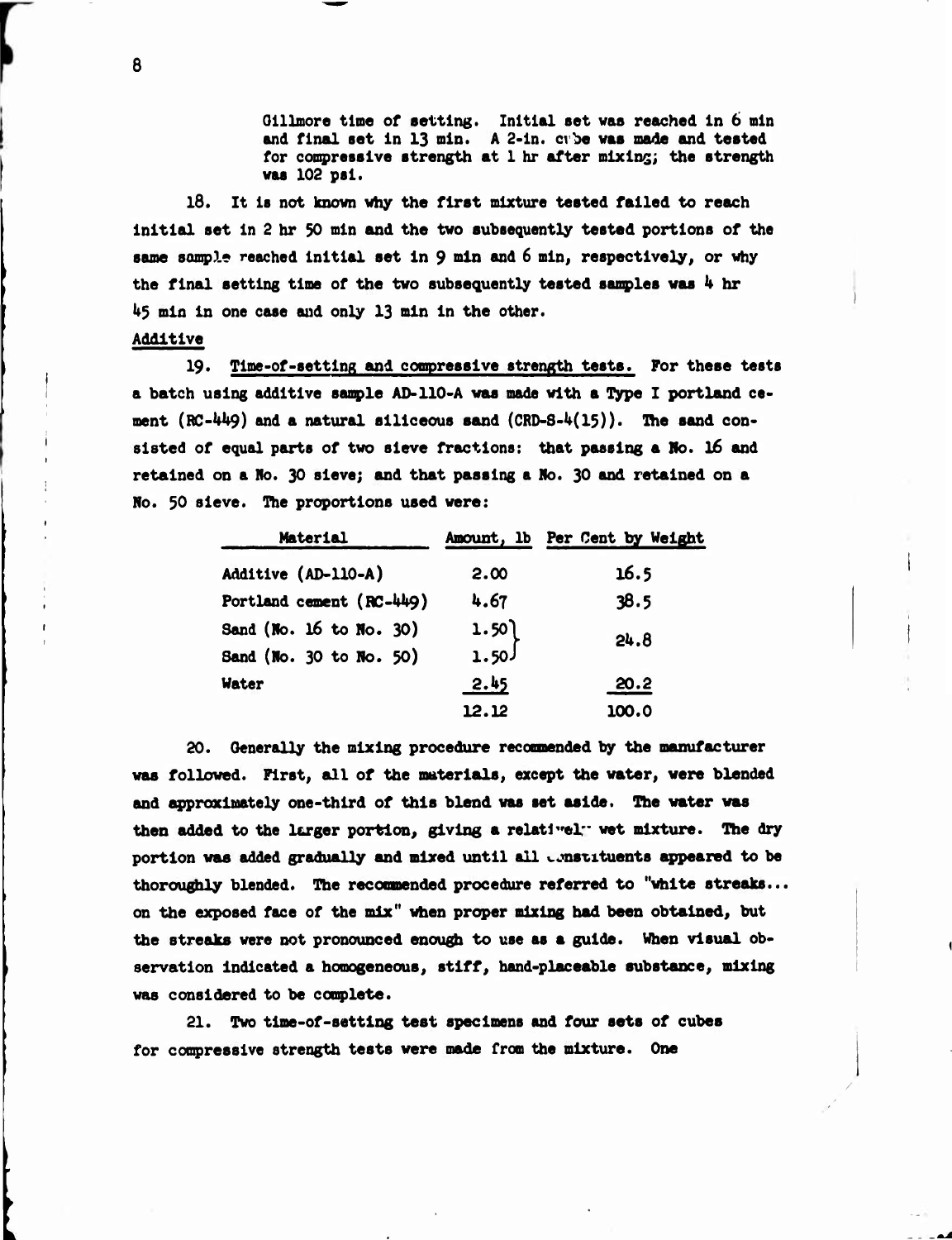**tlme-of-aettlng determination was made with the Vicat apparatus (Method CRD-C** *222y* **and one with the Oillmore needles (Method CRD-C 220). For both methods the Initial time of setting was approximately** *Ik* **min and the final time approximately** *2h min.* **Three 2-in. cubes, made according to CRD-C** *227\** **and cured at 72 to 76 F and over 90\$ relative humidity, were tested at each of four different ages. The strength results are given below for each age.**

|                  | Age       | Compressive Strength, Average for 3 Cubes, psi |      |  |  |
|------------------|-----------|------------------------------------------------|------|--|--|
|                  | 1 hr      |                                                | 105  |  |  |
| 24 <sub>hr</sub> |           |                                                | 2310 |  |  |
|                  | 7 days    |                                                | 4260 |  |  |
|                  | $28$ days |                                                | 5570 |  |  |

**22. Sulfati resistance.The effect of the additive on the sulfate resistance of mortars was evaluated by two methods. In one method, lean mortar bars were made with a high C-A cement, without and with the additive (mixtures 1 and 2), and were stored in a sulfate solution. These mixtures are described in table 1. In the uecond method, mortar bars were made with calcium sulfate and the additive (or plaster of Paris instead of the additive) Incorporated in the mixtures (mixtures 3-7), and were stored In water. These five mixtures are also described in table 1; their principal features were:**

- **a. Mixture <sup>3</sup> was the basic mix called for In the ASTM test procedure.1**
- **b. Mixture** *k* **was proportioned to have a cement:additive ratio " as recoooended by the manufacturer and flow approximating that of mixture 3. The additive was prehydrated, as was the plaster when it was used, to avoid premature stiffening.**
- **£. Mixture <sup>5</sup> vas proportioned the same as mixture** *k* **with plas- " ter in place of the additive.**
- **Mixtures 6 and 7 were made using the manufacturer's recom-**d. **mended proportions and mixing procedure, but mix 6 contained the same cement used In mixes 1-5 (which contained** *12.0\$* **C3A) whereas mixture 7 contained the Type II cement having a CoA content of** *6.0\$* **as calculated from chemical analysis. Both mixtures had the consistency of putty or modeling clay.**

**« Raised numbers refer to similarly numbered items in the list of references.**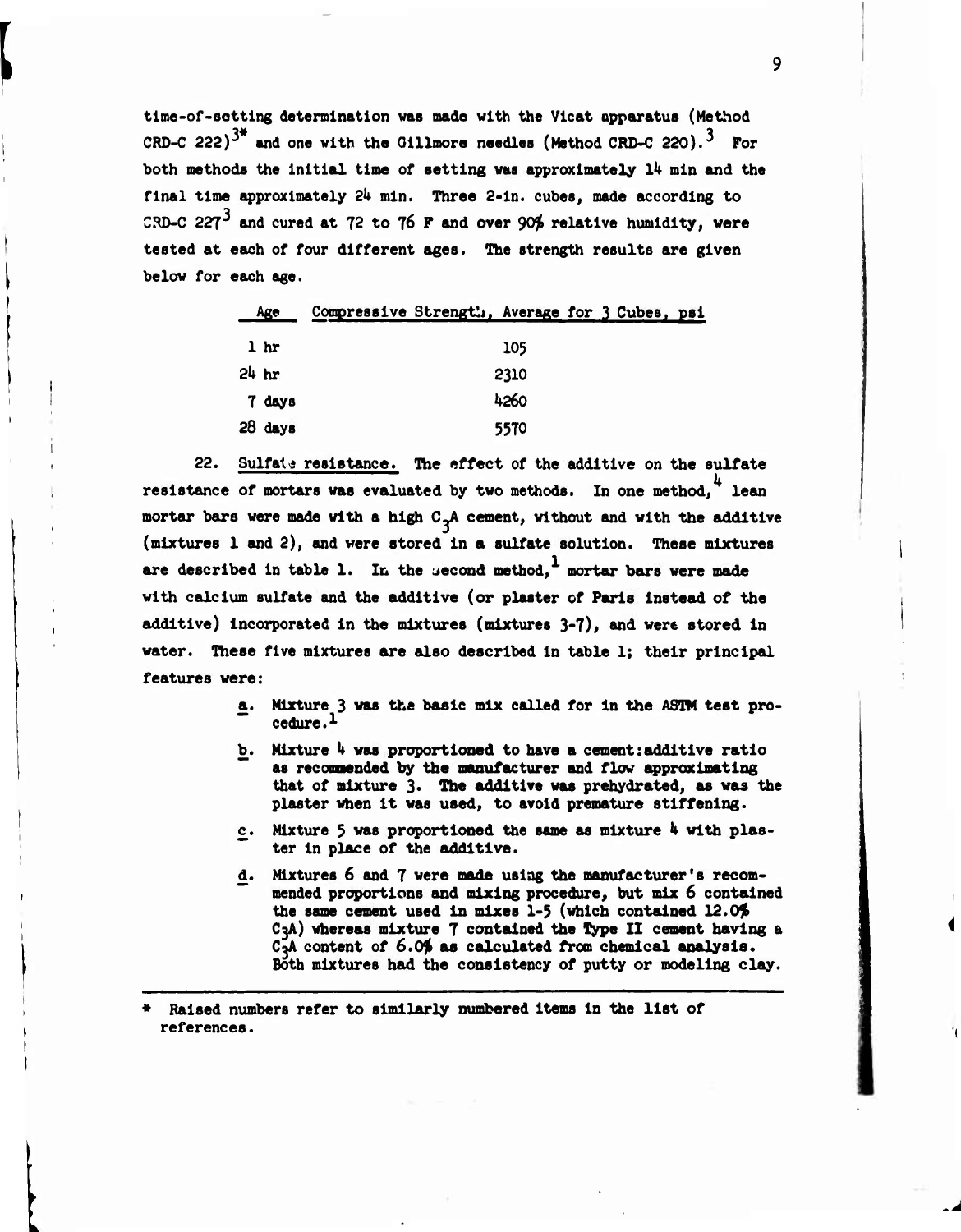**23« In all tests, the eaount of expansion was taken as a measure of the sulfate susceptibility of a mixture. As seen In table** *2,* **the lean mortar bars with the additive (mixture 2) expanded approximtely three times as much as the mortar without the additive (mixture 1) during 28 days of storage in sulfate solution. This indicates that the presence of the sulfate-containing additive accelerates expansion of a high C~A cement mortar over the rate experienced with a similar mortar which must derive the sulfate from the solution in which the bars are stored in order to react with the aluminate.**

*2k.* **In the added-sulfate test, mixtures 3,** *k,* **and <sup>5</sup> expanded almost equally up to 26 days, when the readings were stopped. As shown by table 2, mixture 6 with the higher C.A cement expanded appreciably more than mixture 7 with the lower C-A cement. There was no noticeable disintegration of any of the bars at 28 days age. These data confirm the indications of tbe chemical and petrographic analyses and the lean mortar-bar test that the additive contains soluble sulfate as a major constituent, and that the sulfate so contained performs similarly to sulfate in external solution, or added to mortars, in producing sulfate-attack expansion proportionate to the C-A content of the cement employed.**

**2\$. Any mortar bar that expands as much as 0.1^ may be assumed to** have undergone excessive expansion and to have *ranifested* whatever phenom**enon caused the expansion to a deleterious extent. The data from the addedsulfate test indicate that mortars made with cements having C-A contents comparable to RC-167, i.e. 11 to 12^, develop expansions of the order of** *0.1%* **at 28 days. For Type <sup>V</sup> cements, in which the C~A content is required to be lees than 5.00, the expansion at 26 days apparently should not exceed 0.05\$. Applying these limits to the data developed here, it is seen that mixtures 3,** *k,* **and <sup>5</sup> all show excessive expansion. Mixtures <sup>6</sup> and <sup>7</sup> exceed the limits for a sulfate-resistant cement.**

**26. Concrete construction exposed to external sulfate attack, as for example in marine exposures, should contain both relatively low C~A cements and low-permeability mixtures so that the potential expansion due to the formation of calcium sulfoalumlnate will be low and the rate at which sulfate permeates the concrete from the exposure will also be low. Mixtures used in concrete construction to be exposed to penetration of moisture—**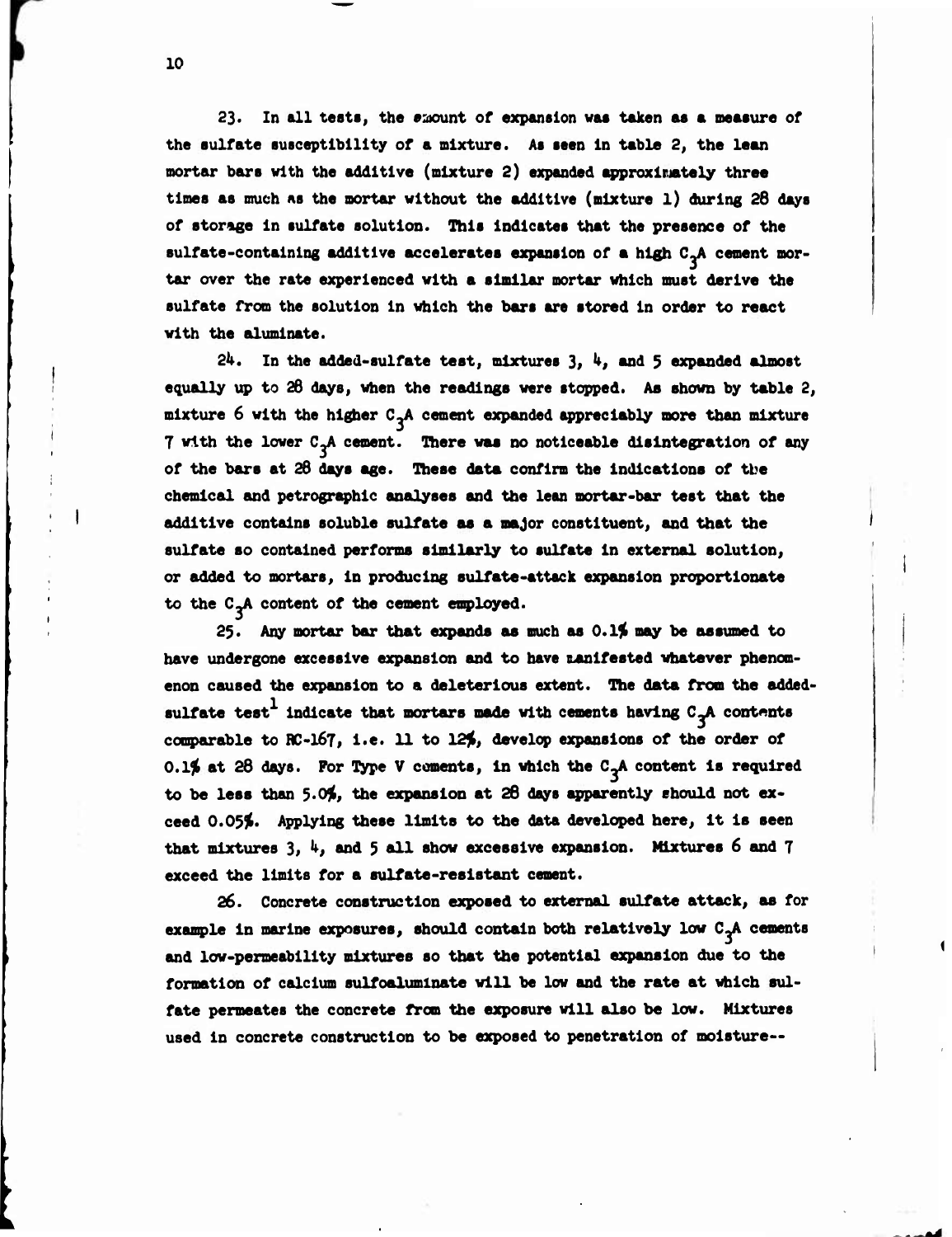**rain, ground water, river water, etc.--should not contain aoluble sulfates unless the CJV content of the cement is exceedingly low. Therefore, it is indicated that the additive under btudy—since it contains a large proportion of soluble sulfates—should not be used in concrete in which the cement contains appreciable quantities of C^A where the construction will be exposed to moisture. The combination of the additive with a cement of relatively high**  $C_2A$  content and the exposure of the resulting paste in mortar **or concrete to a moist environment may be expected to Induce excessive expansion. If the moisture to which the paste is exposed contains dissolved sulfates, the expansion may be greater than would otherwise be the case, If the smoant of sulfate provided by the additive is insufficient to convert all the CJV i:i the cement to calcium sulfoaluminate. If sufficient sulfate** is provided by the additive to react with all the  $C_4$ A in the cement, the **question of whether the exposure involves fresh water or sulfate solution should have little effect on the magnitude of the expansion.**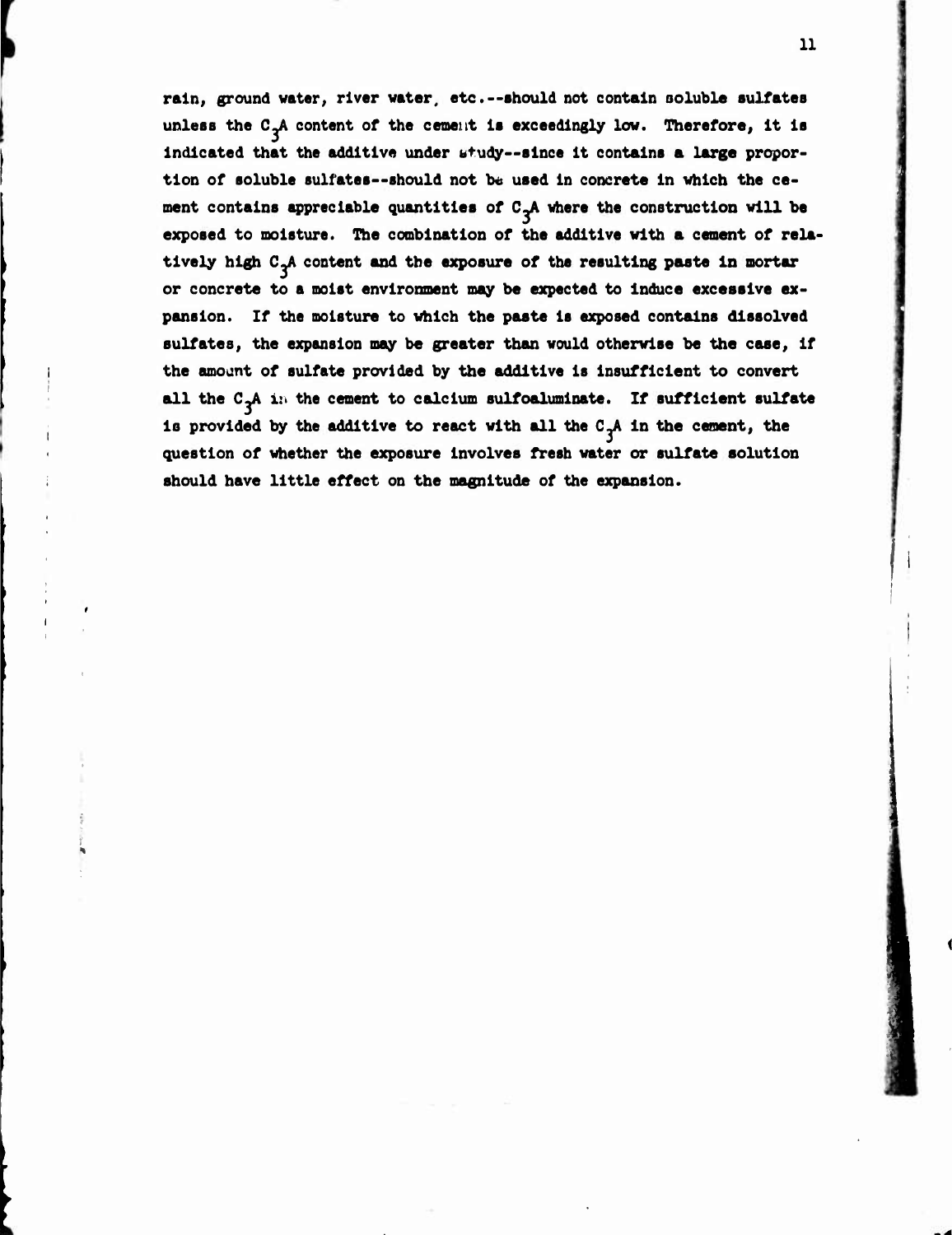## **PART IV: CONCLUDING STATEMENT**

**27. Based on the results obtained In this investigation, it is concluded that the additive (AD-110-A) could have practical applications in specialized types of repair or construction where the situation calls for <sup>a</sup> quick-setting, hand-placeable, cementitious mixture. However, it is indicated that the material should not be us?d where it might be exposed to moisture after use unless its use is limited to mixtures containing sulfate-resistant cement (Type V).**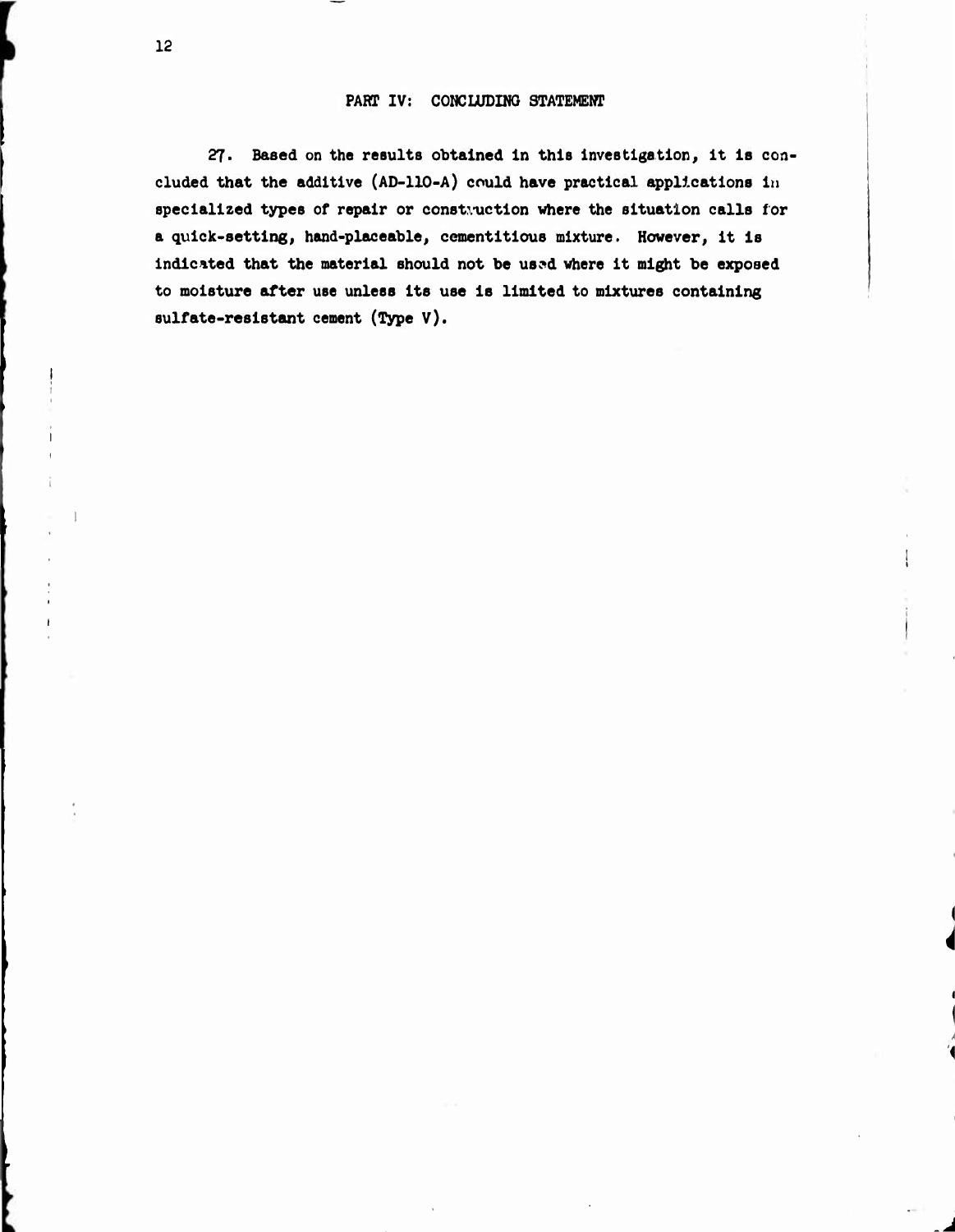#### **REFERENCES**

- **1. ASTM Committee C-l on Cement, Working Committee on Sulfate Resistance, "A performance tr.st for the potential sulfate resistance of portland cement.**" American Society for Testing Materials, Bulletin, No. 212 **(February** 1956) pp 37-44.
- **2. "Here's a nev vay to make old pier piles good as new." Engineering News-Record, vol 162, Mo. 8 (26 February 1959), PP ^-^l.**
- **3. U. S. Army Engineer Waterways Experiment Station, CE, Handbook for Concrete** *end* **Cement, with quarterly supplements. Vlcksburg, Miss., 19^9•**
- *k.* **Wolocbow, David, "Determination of the sulfate resistance of portland cement; Appendix A, <sup>A</sup> lean mortar bar test for sulfate resistance of portland cements." American Society for Testing Materials Proceedings. voi 52 (1952), pp 265^55^**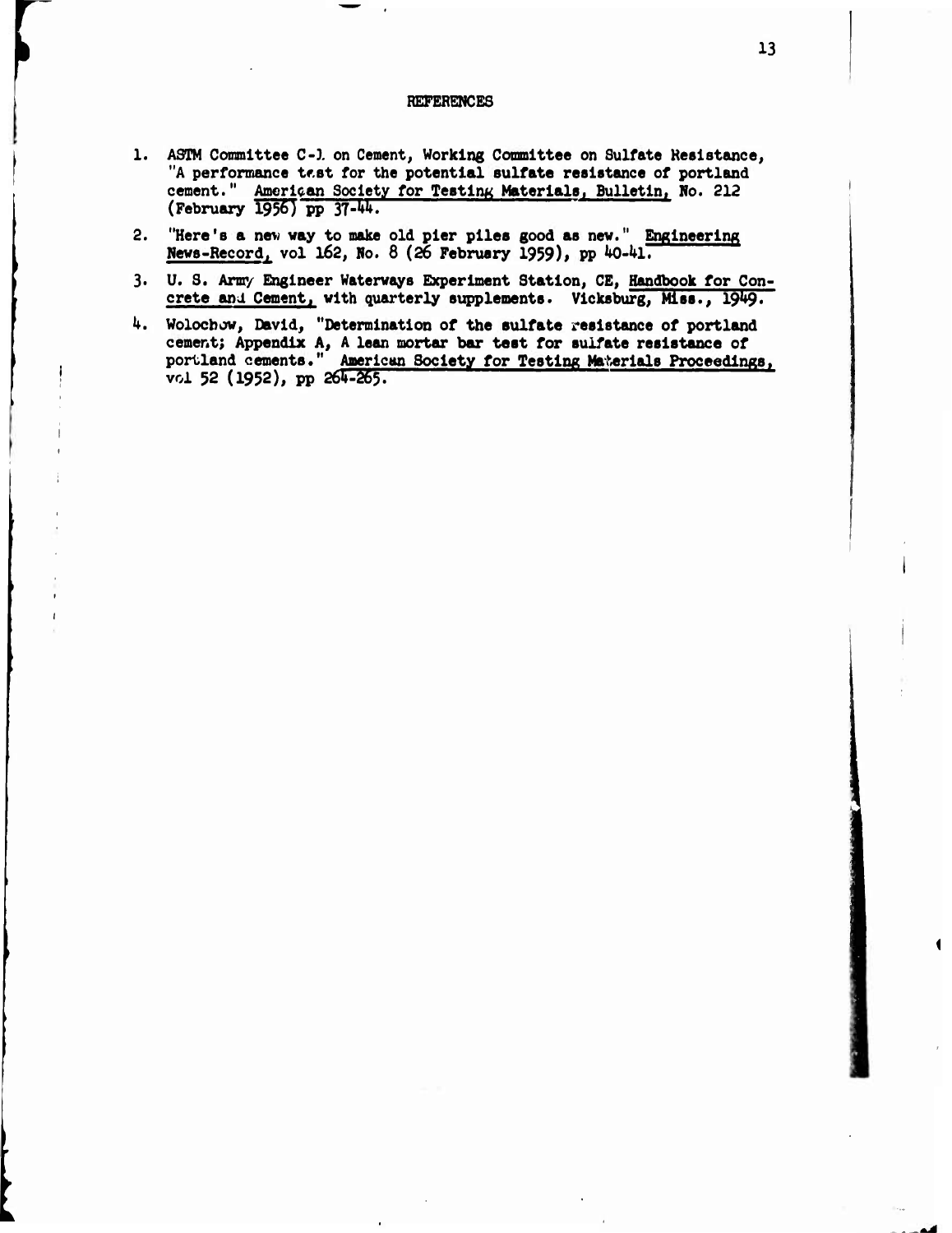Table 1

**[**

 $\frac{1}{2}$ 

 $\ensuremath{\mathsf{I}}$ 

l,

 $\overline{1}$ 

Sulfate-Resistant Mixtures

| Ratio of<br>Centities<br>Centities<br><b>Material</b><br>Centities<br>0.75<br>0.83<br>0.90<br>0.00                                                                                                                                                                                                                                                                      |             |               |                        |                            |                                                                                                                                                                                                                                                                                                           |                            |                                |                            |  |
|-------------------------------------------------------------------------------------------------------------------------------------------------------------------------------------------------------------------------------------------------------------------------------------------------------------------------------------------------------------------------|-------------|---------------|------------------------|----------------------------|-----------------------------------------------------------------------------------------------------------------------------------------------------------------------------------------------------------------------------------------------------------------------------------------------------------|----------------------------|--------------------------------|----------------------------|--|
|                                                                                                                                                                                                                                                                                                                                                                         |             |               |                        |                            |                                                                                                                                                                                                                                                                                                           |                            |                                |                            |  |
|                                                                                                                                                                                                                                                                                                                                                                         |             |               |                        |                            |                                                                                                                                                                                                                                                                                                           |                            |                                |                            |  |
|                                                                                                                                                                                                                                                                                                                                                                         |             |               |                        |                            | $\frac{1}{2}$ = $\frac{1}{2}$ = $\frac{1}{2}$ = $\frac{1}{2}$ = $\frac{1}{2}$ = $\frac{1}{2}$ = $\frac{1}{2}$ = $\frac{1}{2}$ = $\frac{1}{2}$ = $\frac{1}{2}$ = $\frac{1}{2}$ = $\frac{1}{2}$ = $\frac{1}{2}$ = $\frac{1}{2}$ = $\frac{1}{2}$ = $\frac{1}{2}$ = $\frac{1}{2}$ = $\frac{1}{2}$ = $\frac{1$ |                            |                                | $\frac{1}{2}$              |  |
|                                                                                                                                                                                                                                                                                                                                                                         |             |               |                        |                            |                                                                                                                                                                                                                                                                                                           |                            |                                |                            |  |
| $\begin{array}{c ccccc}\n\text{Addting} & & & & \\ \text{Addting} & & & & \\ \hline\n\text{Addting} & & & & \\ \hline\n\text{Addting} & & & & \\ \end{array} \qquad \qquad \begin{array}{c}\n\text{S} & & & & \\ \text{S} & & & & \\ \text{S} & & & & \\ \end{array} \qquad \qquad \begin{array}{c}\n\text{S} & & & \\ \text{S} & & & \\ \text{S} & & & \\ \end{array}$ |             |               |                        |                            |                                                                                                                                                                                                                                                                                                           |                            |                                |                            |  |
|                                                                                                                                                                                                                                                                                                                                                                         |             |               |                        |                            |                                                                                                                                                                                                                                                                                                           |                            | $\frac{1}{2}$ of 8 3 3 8 8 8 2 | 725                        |  |
| Cemer                                                                                                                                                                                                                                                                                                                                                                   | Iype        | <b>191-38</b> | $R - 167$              | <b>RC-167</b>              | <b>PST-28</b>                                                                                                                                                                                                                                                                                             | <b>FSL-387</b>             | <b>L9T-28</b>                  | <b>RC-452</b>              |  |
|                                                                                                                                                                                                                                                                                                                                                                         | <b>Test</b> | Lean bars     | Lean bars <sup>4</sup> | Added sulfate <sup>+</sup> | Added sulfate <sup>1</sup>                                                                                                                                                                                                                                                                                | Added sulfate <sup>+</sup> | Added sulfate <sup>1</sup>     | Added sulfate <sup>+</sup> |  |
| <b>Mixture</b>                                                                                                                                                                                                                                                                                                                                                          | .<br>Si     |               |                        |                            |                                                                                                                                                                                                                                                                                                           |                            |                                |                            |  |

- **Lysis**<br>**Wais.<br>Lat** of **85 a 0 a a jv, .51 VO t-wI I 4-1 O O o o « -o u o z e** $\ddot{\bullet}$ 
	- **•> 1** į
- **Inding**<br>mbers  $\ddot{\phantom{1}}$

**s**